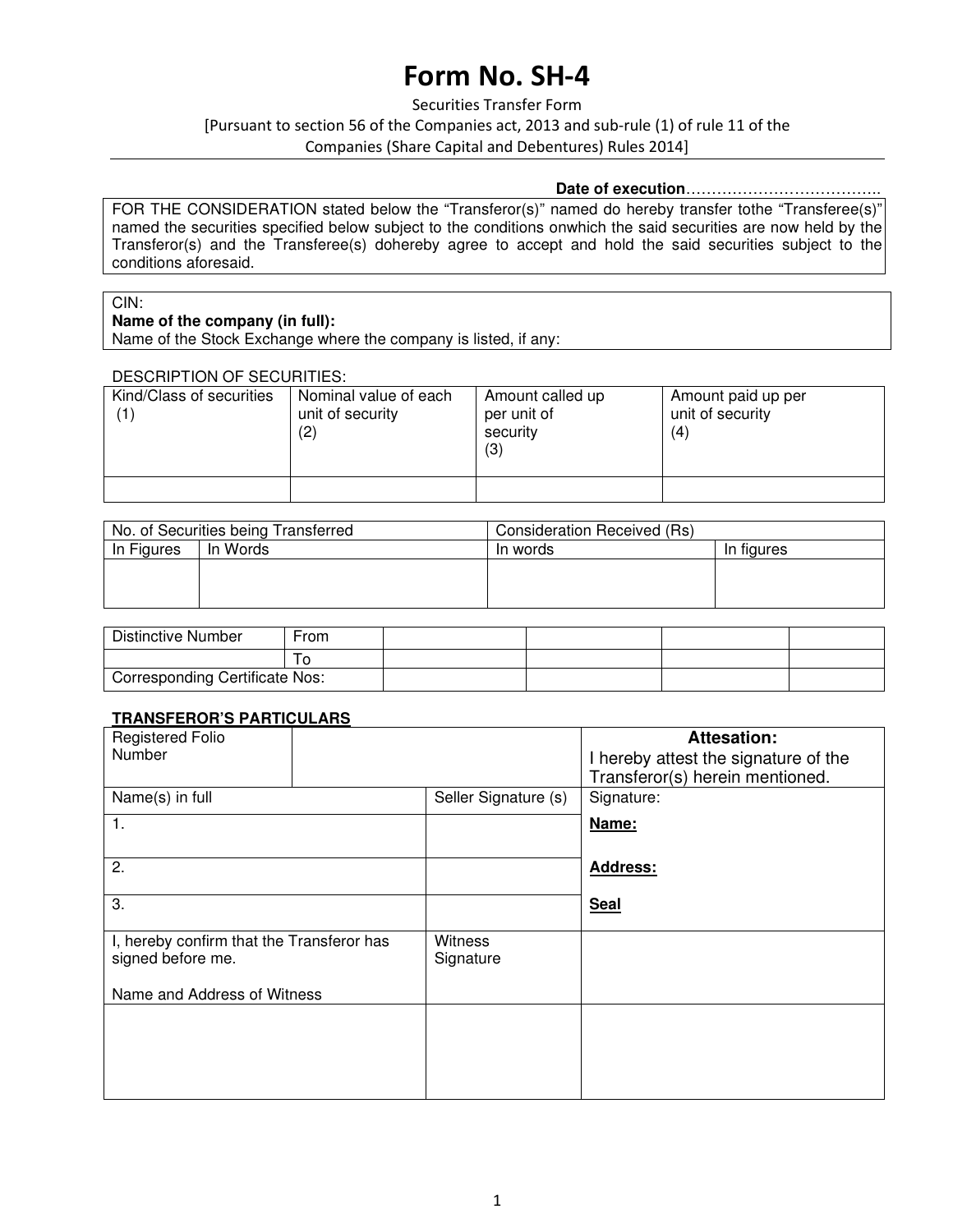# **Form No. SH-4**

### Securities Transfer Form [Pursuant to section 56 of the Companies act, 2013 and sub-rule (1) of rule 11 of the Companies (Share Capital and Debentures) Rules 2014]

## **TRANSFEREE'S PARTICULARS-**  1 2 3 Name in full Father's/ mother's/ Spouse name Address, Mobile/Ph. No. E-mail ID Occupation **Existing** folio no., if any PAN No. **Signature**

Folio No. of Transferee : \_\_\_\_\_\_\_\_\_\_\_\_\_\_\_\_ Specimen Signature of Transferee

Existing Folio No. If any

1.\_\_\_\_\_\_\_\_\_\_\_\_\_\_\_\_\_\_\_\_\_\_\_\_\_\_\_\_\_

2.

Value of stamp affixed:\_\_\_\_\_\_\_\_\_\_\_\_(Rs.) 3.\_\_\_\_\_\_\_\_\_\_\_\_\_\_\_\_\_\_\_\_\_\_\_\_\_\_\_\_\_

Enclosures:

(1) Certificate of shares or debentures or other securities

(2) If no certificate is issued, letter of allotment.

(3) Copy of PAN CARD of all the Transferees and Transferor (For all listed Cos).

(4) Other, Specify…………………….

Stamps: